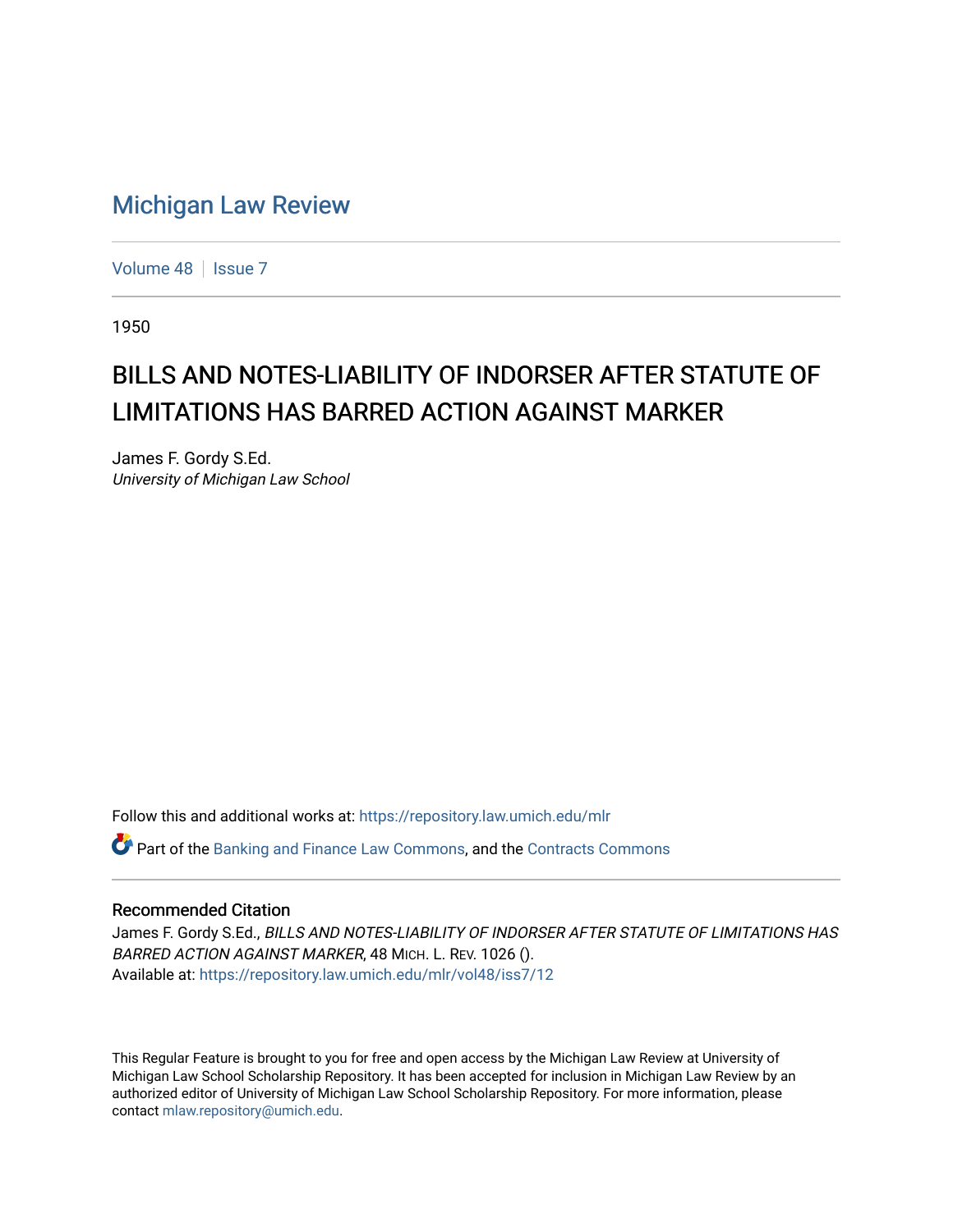BILLS AND NOTES-LIABILITY OF INDORSER AFTER STATUTE OF LIMITATIONS HAS BARRED ACTION AGAINST MAKER-Defendant company made a note which was indorsed personally by defendant Heiselt, its president. The lower court, in rendering judgment against defendant Heiselt personally, held that the statute of limitations had run in favor of the defendant company but that it had not run in favor of the defendant Heiselt, as his absence from the state during a portion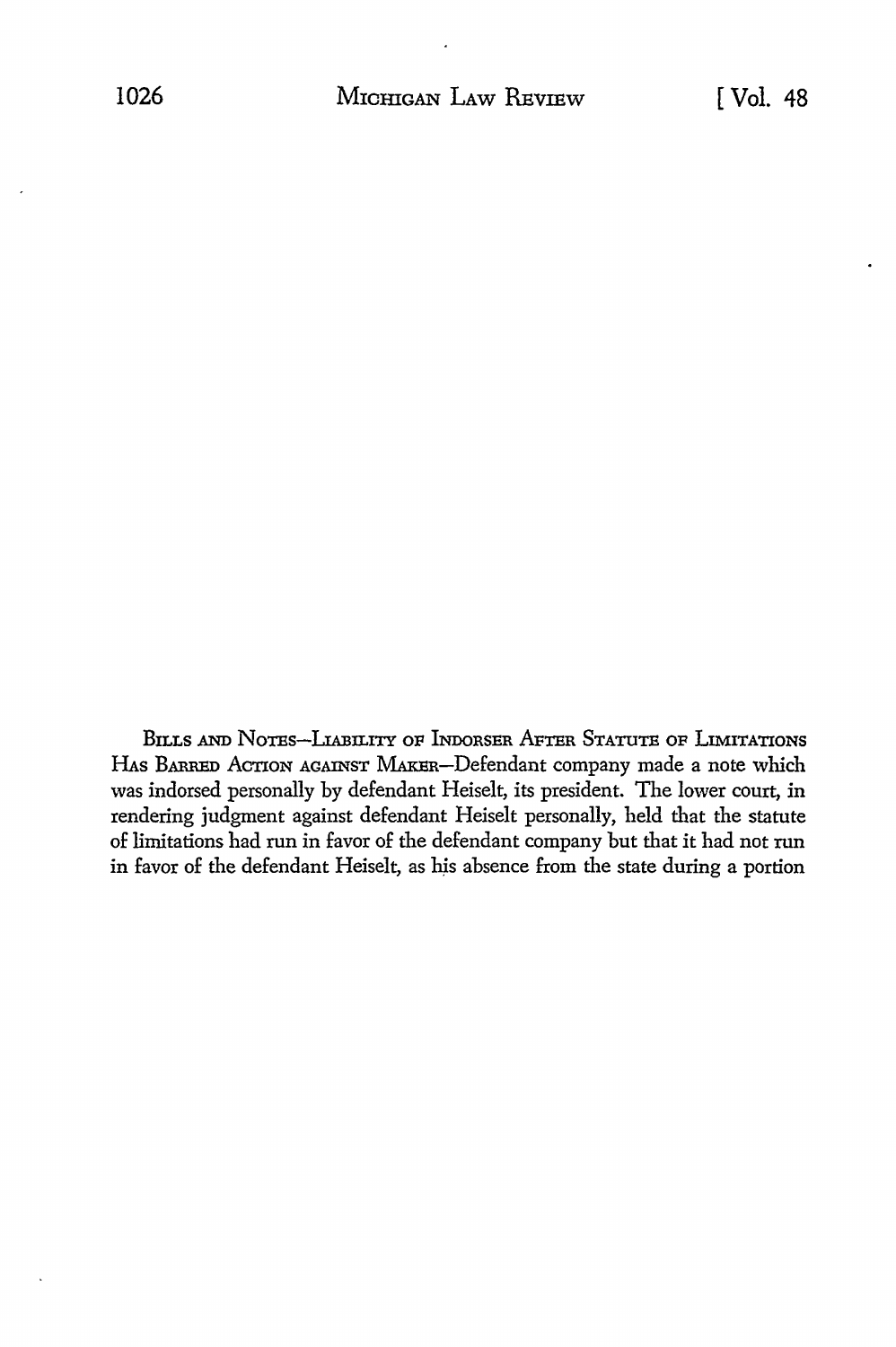of the period had tolled the statute as to him. On appeal, *held,* affinned. Under section  $120(3)$  of the N.I.L.<sup>1</sup> there had been no "discharge of a prior party" which would allow one secondarily liable to escape liability. *Upton v. Heiselt Const.* Co., (Utah 1949) 208 P. (2d) 945.

Section 120(3) of the N.I.L. provides: "A person secondarily liable on the instrument is discharged: ... (3) By the discharge of a prior party." The construction and application of this language in the principal case accords with what little direct authority there is on the precise issue here involved and the reasoning derived from closely analogous situations. As a preliminary consideration it is questionable whether the barring of an action against the maker of a promissory note by the running of the statute of limitations amounts to a "discharge" within the purview of section 120(3). From the frequency with which courts assert the proposition, it seems axiomatic that generally a statute of limitations is not considered as going to the substance of a right, but only to the remedy; that in the case of a debt it does not, after the period, have the same effect as payment or discharge, but operates on the remedy only, and does not extinguish the obligation.2 At common law it was well settled that the discharge of a prior party which would discharge one secondarily liable was only such as arose from some affirmative act of the holder, as distinguished from a discharge said to arise by "operation of law."8 While there was some question whether the failure to preserve this distinction expressly in section  $120(3)$  would work a change in this aspect of the rule,<sup>4</sup> the courts have quite uniformly construed the section as excluding discharges arising by operation of law. So it has been held that the following discharges of the maker will not discharge the indorser from his obligation: a discharge in bankruptcy;<sup>5</sup> a discharge resulting from a confirmed composition in bankruptcy;<sup>6</sup> the barring of a claim against the estate of the deceased maker of the note by a failure to present the claim to the administrator before maturity;<sup>7</sup> and, as in the principal case, a discharge resulting from the running of the statute of limitations against the maker.8 It is said that whether the indorser may plead in his own

1 Utah Code Ann. (1943) §61-1-122.

<sup>2</sup>Campbell v. Haverhill, 155 U.S. 610, 15 S.Ct. 217 (1894); Ludlow v. Van Camp, 7 N.J.L. 113 (1823); Lightfoot v. Davis, 198 N.Y. 261, 91 N.E. 582 (1910); Newhall v. Field, 13 N.M. 82, 79 P. 711 (1905).

s Roberts v. Chappell, 63 Ohio App. 397, 26 N.E. (2d) 930 (1939); Phillips v. Solomon, 42 Ga. 192 (1871); Post v. Losey, 111 Ind. 74, 12 N.E. 121 (1887); Guild v. Butler, 122 Mass. 498 (1877).

<sup>4</sup>McKeehan, "A Review of The Ames-Brewster Controversy," 50 AM. L. REc. 561 (1902).

15 Com Exchange Bank v. Taubel, 113 N.J.L. 605, 175 A. 55 (1934); Brooks v. American Nat. Bank of Beaumont, (Tex. Civ. App. 1937) 103 S.W. (2d) 246; Everding & Farrell v. Toft, 82 Ore. 1, '160 P. 1160 (1916).

6 Silverman v. Rubinstein, (Sup.Ct. 1917) 162 N.Y.S. 733; Easton Furniture Mfg. Co. v. Caminez, 146 App. Div. 436, 131 N.Y.S. 157 (1911); In re American Paper Co., (D.C. N.J. 1919) 255 F. 121.

7 Roberts v. Chappell, supra, note 3.

s Romero v. Hopewell, 28 N.M. 259, 210 P. 231 (1922); Nelson v. First Nat. Bank, (C.C.A. 8th, 1895) 69 F. 798; Finance Corp. of New England v. Parker, 251 Mass. 372, 146 N.E. 696 (1925). *Contra:* First Nat. Bank of Shenandoah v. Drake, 185 Iowa 879, 171 N.W.